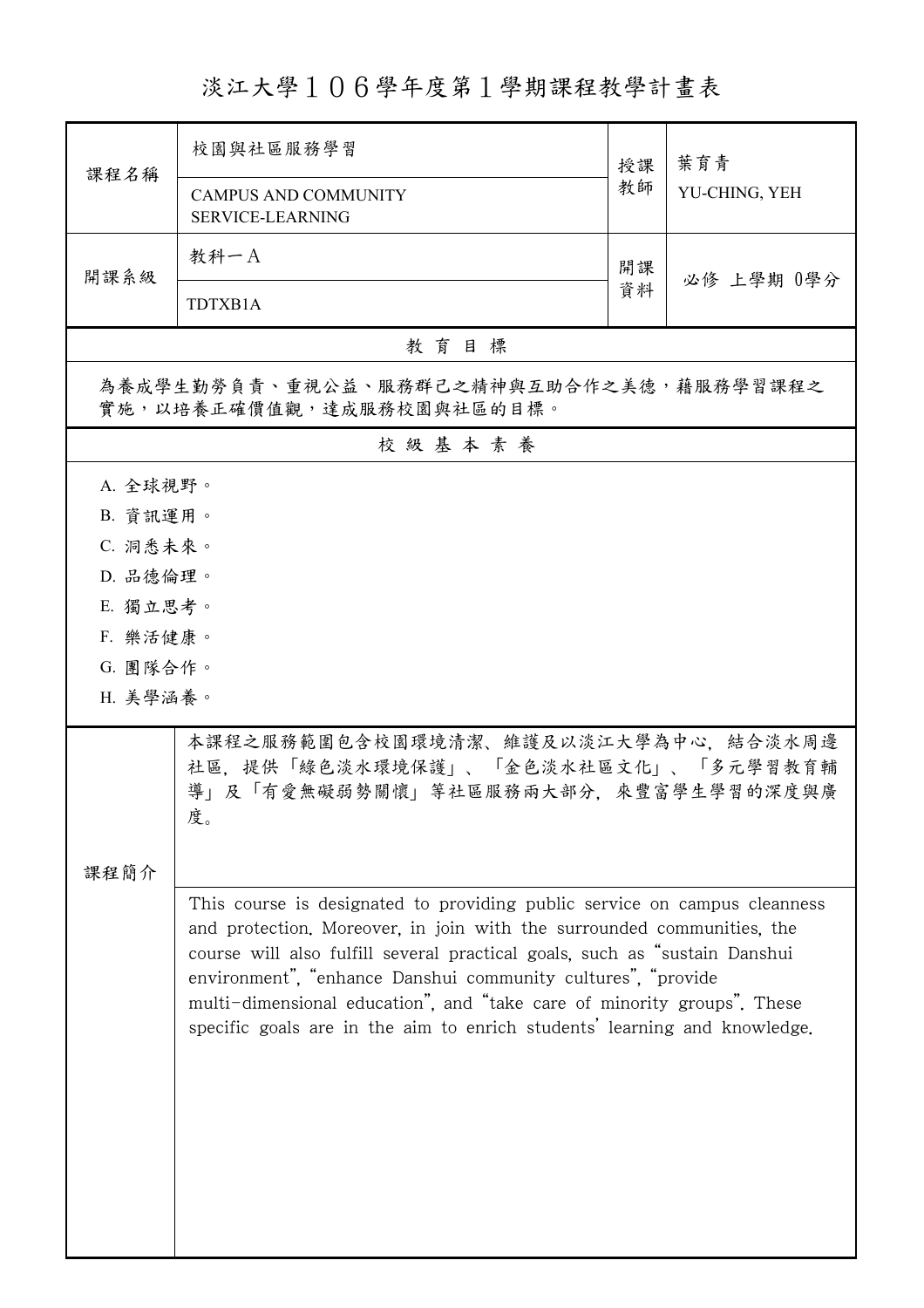本課程教學目標與目標層級、校級基本素養相關性 一、目標層級(選填): (一)「認知」(Cognitive 簡稱C)領域:C1 記憶、C2 瞭解、C3 應用、C4 分析、 C5 評鑑、C6 創造 (二)「技能」(Psychomotor 簡稱P)領域:P1 模仿、P2 機械反應、P3 獨立操作、 P4 聯結操作、P5 自動化、P6 創作 (三)「情意」(Affective 簡稱A)領域:A1 接受、A2 反應、A3 重視、A4 組織、 A5 內化、A6 實踐 二、教學目標與「目標層級」、「校級基本素養」之相關性:

 (一)請先將課程教學目標分別對應前述之「認知」、「技能」與「情意」的各目標層級, 惟單項教學目標僅能對應C、P、A其中一項。

 (二)若對應「目標層級」有1~6之多項時,僅填列最高層級即可(例如:認知「目標層級」 對應為C3、C5、C6項時,只需填列C6即可,技能與情意目標層級亦同)。

 (三)再依據所訂各項教學目標分別對應其「校級基本素養」。單項教學目標若對應 「校級基本素養」有多項時,則可填列多項「校級基本素養」。

(例如:「校級基本素養」可對應A、AD、BEF時,則均填列。)

| 序              | 教學目標(中文)                        |                                               | 教學目標(英文)                                                                                                                                                                                                           | 相關性            |        |  |  |  |
|----------------|---------------------------------|-----------------------------------------------|--------------------------------------------------------------------------------------------------------------------------------------------------------------------------------------------------------------------|----------------|--------|--|--|--|
| 號              |                                 |                                               |                                                                                                                                                                                                                    | 目標層級           | 校級基本素養 |  |  |  |
| $\mathbf{1}$   | 得學習的效果。                         | 為教育學生服務校園、關懷社<br>區, 養成負責、勤勞、守時之美<br>德, 並從服務中獲 | It is to teach students to<br>serve the campus and care<br>about the community and<br>thereby nurture the virtues<br>of responsibility, diligence and<br>punctuality and from service<br>obtain a learning effect. | C <sub>3</sub> | G      |  |  |  |
|                | 教學目標之教學方法與評量方法                  |                                               |                                                                                                                                                                                                                    |                |        |  |  |  |
| 序<br>號         | 教學目標                            |                                               | 教學方法                                                                                                                                                                                                               | 評量方法           |        |  |  |  |
| $\mathbf{1}$   | 得學習的效果。                         | 為教育學生服務校園、關懷社<br>區, 養成負責、勤勞、守時之美<br>德. 並從服務中獲 | 講述、討論、實作                                                                                                                                                                                                           | 實作、上課表現        |        |  |  |  |
|                | 授課進度表                           |                                               |                                                                                                                                                                                                                    |                |        |  |  |  |
| 週<br>次         | 日期起訖                            |                                               | 内 容 (Subject/Topics)                                                                                                                                                                                               | 備註             |        |  |  |  |
| -1             | $106/09/18$ ~<br>無<br>106/09/24 |                                               | 實際進度依服務需求調<br>整                                                                                                                                                                                                    |                |        |  |  |  |
| $\overline{c}$ | $106/09/25$ ~<br>106/10/01      | 無                                             |                                                                                                                                                                                                                    |                |        |  |  |  |
| 3              | $106/10/02$ ~<br>106/10/08      | 導論(課程介紹及上課注意事項)                               |                                                                                                                                                                                                                    |                |        |  |  |  |
|                | $106/10/09$ ~<br>106/10/15      | 專業培訓                                          |                                                                                                                                                                                                                    |                |        |  |  |  |
| 5              | $106/10/16 \sim$<br>106/10/22   | 社區服務                                          |                                                                                                                                                                                                                    |                |        |  |  |  |
|                | $106/10/23$ ~<br>106/10/29      | 無                                             |                                                                                                                                                                                                                    |                |        |  |  |  |
|                |                                 |                                               |                                                                                                                                                                                                                    |                |        |  |  |  |